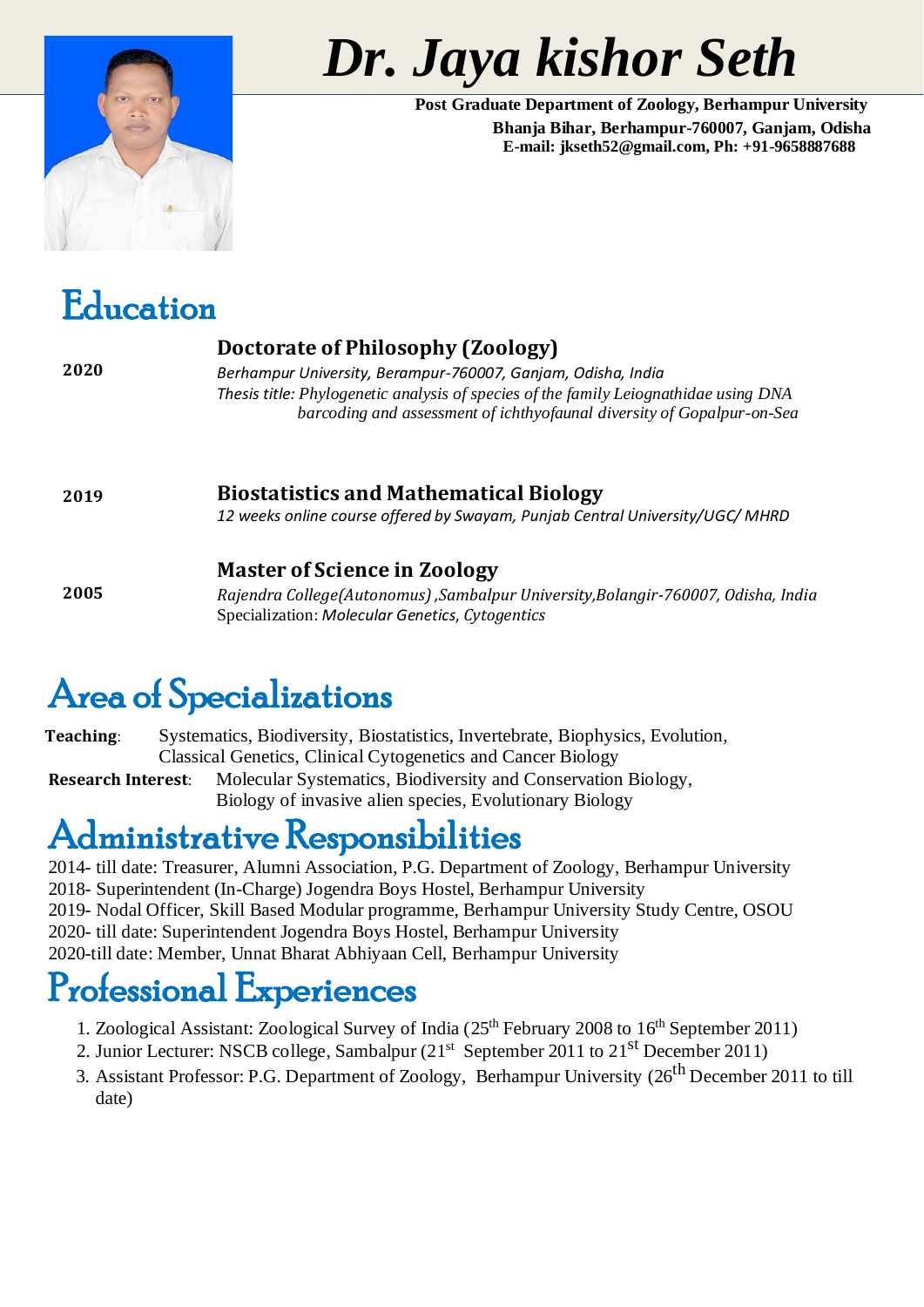## Doctoral Student Guidance

1. Name of the student: Dilraj Puvala, Topic: *Studies on the fresh water fishes of Western Odisha*, Year of Registration: 2020, Year of Completion/ In-progress: In Progress

#### Professional Affiliation

- 1. Reviewer Indian Journal of Geo-Marine Sconce
- 2. Reviewer Journal of Fisheries
- 3. Reviewer Indian Journal of Science and Technology
- 4. Reviewer Thalassas: An International Journal of Marine Sciences
- 5. Reviewer Records Zoological Survey of India

## Conferences/ Seminar Abstract/Poster/Paper Presented /attended/Invited Talk

- 1. Seth,J.K., "Sunderbans: its diversity and threat", Abstract presented in "National Seminar on Ecotoxicology and Human Heath" organized by P. G. Department of Zoology, Berhampur University, 8<sup>th</sup>-9<sup>th</sup> January, 2012.
- 2. Seth, J. K., Mishra, G., Sahoo, S., "Icthyofauna of Sunderbans and its threat', Abstract presented in "National Seminar on Man and Environment" organized by the P. G. Department of Zoology, Berhampur University,  $10^{th}$  -11<sup>th</sup> June, 2012.
- 3. Seth, J.K., Behera, S.,"Behavioural pattern of captive deer (*Axis axis)* in the Zoological Garden of Berhampur University", Abstract presented in "National Seminar on Man and Environment" organized by the P. G. Department of Zoology, Berhampur University.  $10^{th}$  -11<sup>th</sup> June, 2012.
- 4. Seth, J.K, Sahoo, S., "Fish diversity at Gopalpur-on-Sea during 2012", Abstract presented in "National Seminar on Marine Biodiversity and Coastal Pollution" organized by P.G. Department of Marine Science, Berhampur University, 25<sup>th</sup>- 26<sup>th</sup> March, 2013.
- 5. Seth, J.K., "Karyomorophology of the pony fishes (Leiognathidae: Perciformes)", Abstract presented in "National Seminar on Current trend on animal science research " organized by P.G. Department of Zoology, North Orissa University University, 21<sup>st</sup> -22<sup>nd</sup> March 2014.
- 6. Seth, J.K., "Adverse Impact of Global Climate Change and Irregular Monsoon , Agriculture, Aquaculture and Capture fishery in Coastal India and its Management", paper presented in "National Seminar on Climate Change and marine fish diversity " organized by AABAHANA in collaboration with Department of Zoology, Berhampur University, Odisha, 26<sup>th</sup> -27<sup>th</sup> March, 2016.

7. Seth, J.K., "People Biodiversity Register and Human Right Protection", Abstract presented in "National Seminar on Violation of human right in contemporary India-challenges and prospective" organized by Department of History, Berhampur University , 18<sup>th</sup> - 19<sup>th</sup> September, 2017.

8. Seth, J.K and Barik, T.K., "Geometric morphometric" is gaining momentum for morphological analysis in Biological science: a case study", Abstract presented in "National seminar on recent trends in microbiology and biotechnology" organized by MITS School of Biotechnology, Bhubaneswar, 16<sup>th</sup> -17<sup>th</sup> March, 2018.

9. Seth, J.K and Barik, T.K., "Studies on the shape variation in the pony fishes(family:Leiognthidae) of Gopalpur-on-Sea odisha coast, India", Abstract presented in "National seminar on Perspective of Human Helath, Microbial Biotechnology and Innovation" organized by Vidyasagar University, Midnapore, West Bengal, 27<sup>th</sup> -29<sup>th</sup> April, 2018.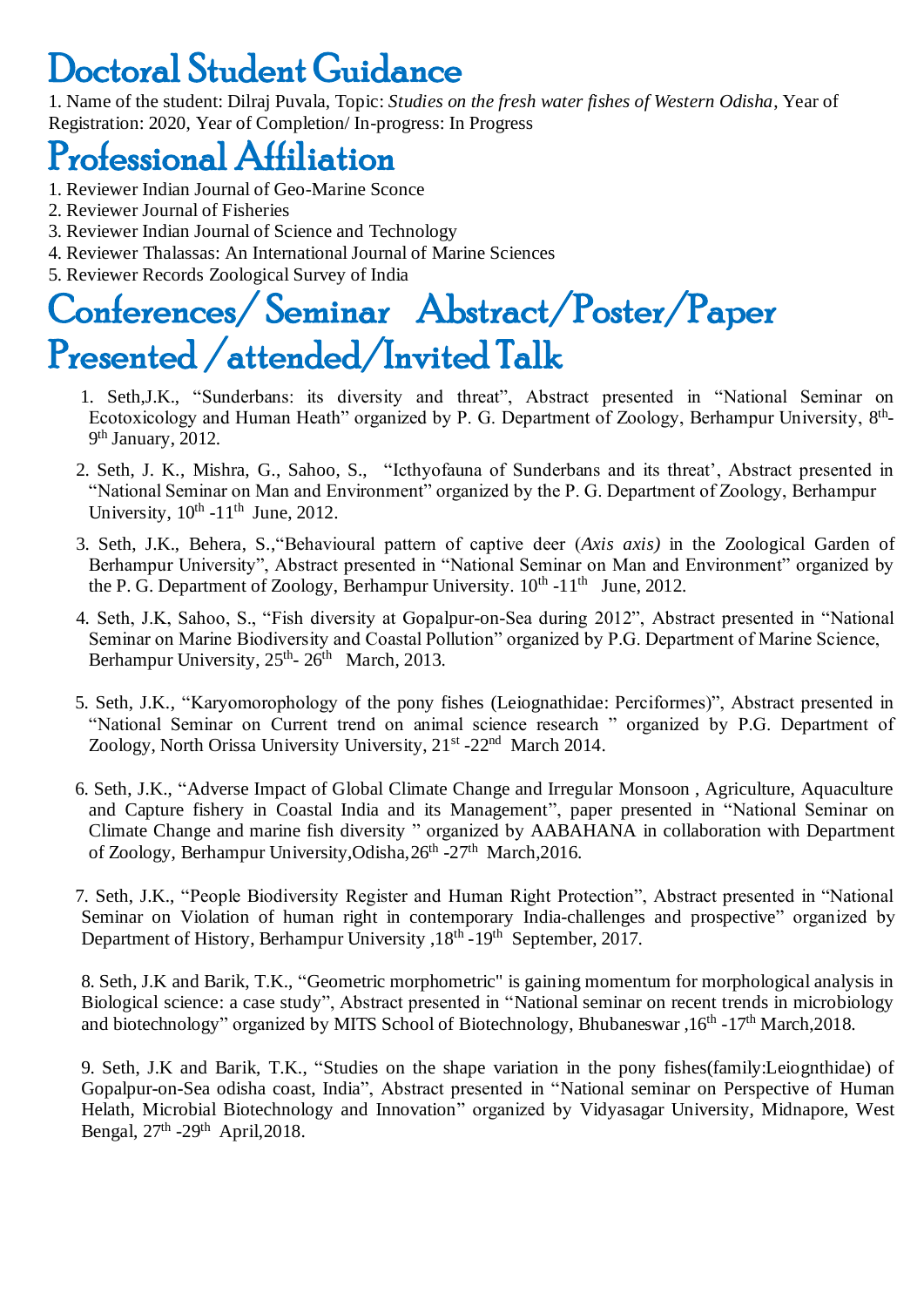10. Participated in National Seminar on "Plastic Pollution and Coastal Environment" organized by Zoological Survey of India, Gopalpur-on-Sea, 5<sup>th</sup> June, 2018.

11. Mohanty, S.R., Seth, J.K and Mohapatra, A., "Taxonomic study of order Beloniformes along Odisha Coast", Poster presented in "National conference on Crossroads of Biological Science and its Applications (CBSA-2109)" organized by P.G.Department of Zoology, Berhampur University, 15<sup>th</sup>-16<sup>th</sup> February, 2019.

12. Seth, J.K., Mohapatra, S., Mishra, P. and Behera, Rajashree., "Studies on the invasive alien species yellow crazy ant: *Anoplolepis gracilipes* (Smith 1857) and its impact with special reference to district Ganjam, Odisha,India", Poster presented in "National conference on Science and Technology: Rural Development" Organized by Indian Science Congress Associations, Bhubaneswar chapter, KIIT University, 13<sup>th</sup> - 14<sup>th</sup> December, 2019.

13. Seth, J.K., "Cons overshadow the pros while dealing with invasive alien species (IAS): critical analysis is the need of the hour", Abstract presented in "National conference Advances and Challenges in Biological Sciences " organized by P.G.Department of Zoology, Berhampur University, 12<sup>th</sup>-13<sup>th</sup> February, 2020.

14. Seth, J.K., "Role of DNA Barcoding in Biodiversity Conservation", **Invited talk** in "National webinar on "Recent trend in Biological Sciences" organized by Department of Botany, Sonepur College, Sonepur on 15th September , 2020.

## Refreshers Courses/ Short-term Courses/Workshops attended/ Faculty Development Programme

- 1."Monitoring / Estimation of Tigers, Co-Predators/ prey and habitat at Sunderbans", Organized by Sunderban Tiger Reserve, West Bengal, India, 4<sup>th</sup> -8<sup>th</sup> March, 2010.
- 2. "IX refresher course on collection and preservation Technique of Zoological specimens", Organized by Zoological Survey of India (MoEF), 16<sup>th</sup> -19<sup>th</sup> March, 2010.
- 3. "National Training workshop on conservation and management of Mangroves", organized by GEER foundation Gujrat in collaboration with MoEF, 1<sup>st</sup> -5<sup>th</sup> April, 2010.
- 4. "Exhibition cum seminar on "Climate change: Global warming and sustainable development" held at Sunderban MahaVidyalaya, Kakdwip, West Bengal, 19<sup>th</sup> -21<sup>st</sup> January, 2011.
- 5."Workshop cum training programme on "Biotechnology and Bioinformatics Tools and techniques", organized by Bioinformatics Infrastructure Facility centre, Berhampur University, Odisha, 21<sup>st</sup> -22<sup>nd</sup> March,2012.
- 6. "Orientation Course", at Academic Staff College, Sambalpur University, 23rd July -19th August, 2012.
- 7. "Workshop-cum-Training Programme on "Application of Bioinformatics tools in Biological Science teaching and Research", organized by Bioinformatics Infrastructure Facility centre, Berhampur University, Odisha, 22<sup>nd</sup> -24<sup>th</sup> March, 2013.
- 8. Training programme on "Forest Ecosystem, Biodiversity and Climate change: Vulnerable and Adaption Strategies" at ICFRE, Dehradun, 9<sup>th</sup> -13<sup>th</sup> December, 2013.
- 9. National Workshop on "Bioinformatics and Biodiversity Conservation", organized by Ganapati Sabat Foundation at Youth Hostel, Gopalpur-on-Sea, 1<sup>st</sup> February, 2014.
- 10. "UGC sponsored short term course on use of SPSS in data analysis" at Academic staff college, Sambalpur University, 19<sup>th</sup> -21<sup>st</sup> April, 2014.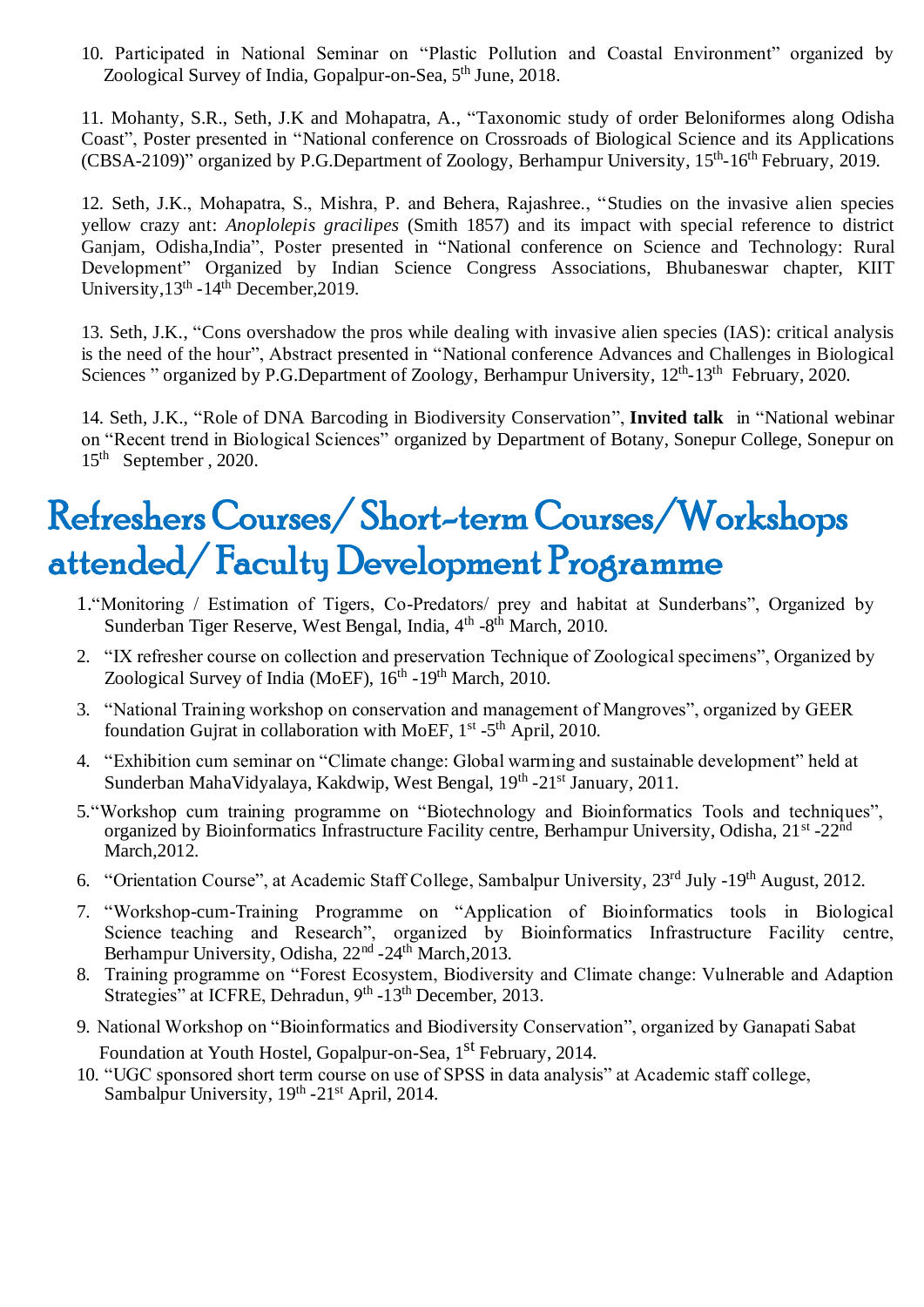- 11. National Workshop on "Biotechnology for Economic Enhancement of Rural Community in Southern Region of Odisha" organized by Post Graduate Department of Zoology, Berhampur University, Berhampur, Odisha Sponsored by DBT and in association with Socio Cultural Development Centre, 11<sup>th</sup> September, 2015.
- 12. National Workshop on "Workshop cum Training on Recent Development and future trends of Bioinformatics in Biological science" organized by Post Graduate Department of Zoology, Berhampur University, Berhampur, Odisha Sponsored by DBT, 26<sup>th</sup> -27<sup>th</sup> December, 2016.
- 13. DBT Sponsored 21 days Refresher cum training on "Application of metagenomics and proteomics Approaches in the crossroad of Biological Science" organized by Department of Microbiolgy, Vidyasagar University, 25<sup>th</sup> October-18<sup>th</sup> November, 2017.
- 14. Workshop on Basic aspects and application on NMR spectroscopy Organized by IISER Berhampur and National Magnetic Resonance Society India, 24<sup>th</sup> -26<sup>th</sup> September, 2018.
- 15. Five days training on "Molecular Biology, Next Generation Sequencing and Bioinformatics" at Yaazh Xenomics, 326, 1 st Floor, Thadagam Road, Near GCT College,Coimbatore-641013, Tamil Nadu, India, 16<sup>th</sup> -20<sup>th</sup> October, 2018.
- 16. One day workshop on "Role of IPRs and Innovation Management in University Ecosystems" at Khalikote University, Berhampur Organized by National Research Development Corporation and Khalikote University,  $30<sup>th</sup>$  October, 2018.
- 17. One day workshop on "Faunal diversity of Chilika Lagoon" Organised by EBRC, Zoological Survey of India,  $26<sup>th</sup>$  July,  $2019$ .
- 18. Six-days workshop on "Tangled Bank" Organised by Indian National Young Academy of Science and Department of Botany, Punjab Central University, 31<sup>st</sup> May-5<sup>th</sup> June, 2020.
- 19. Three-days virtual workshop on "Blue Planet" Organised by Indian National Young Academy of Science and Department of Geology, Punjab Central University, 7<sup>th</sup> -9<sup>th</sup> June, 2020.
- 20. **Five-days Faculty Development Programme** on "Mathematics for Biological Sciences" Organised by Faculty Development Centre, UGC-MHRD, Savitribai Phule Pune University, 15<sup>th</sup> -20<sup>th</sup> June, 2020.
- 21. Seven-days virtual workshop on "Science Leadership" Organised by Indian Science Academies and Punjab Central University, 22<sup>nd</sup> -28<sup>th</sup> June, 2020.
- 22. **Seven-days Faculty Development Programme** on "Earth & Environment Responses During COVID - 19" Organised by Faculty Development Centre, UGC-MHRD, Savitribai Phule Pune University,  $11<sup>th</sup> - 17<sup>th</sup>$  July, 2020.
- 23. **Twenty-One** days **Faculty Development Programme** on"Adopting to Online Teaching Learning Technologies" Organised jointly by Dr B R Ambedkar University Delhi and Dr B R Ambedkar University Srikakulum, 16th November to 07<sup>th</sup> December 2020.

## Publications (Articles/Edited Volume)

- 1. **Seth, J. K.** and Sahoo, S. 2013.First record of *Pempheris vanicolensis* Cuvier, 1831 from the Odisha coast, India. *International Journal of Advanced life Science*, *6(3):258-260*.
- 2. **Seth, J. K.**, Sahoo, S. and S. Mitra. 2014. First record of isopod parasite, *Nerocila phaeopleura* on the host fish *Rastrelliger kanagurta* collected from Bay of Bengal, Odisha coast, India. *International Journal of Current Research*, 6(4):6092-6093.
- 3. **Seth, J. K.** and Sahoo, S. 2014.First record of *Diagramma pictum* (Thunberg, 1792) from the Odisha coast, India. *Indian Journal of Geo-Marine Science*, 43(6):971-973.
- 4. Gokul, A and **Seth,J.K.**2017. Preliminary studies on the faunal diversity in the fish landing centre of Sunderbans.2017. *Records Zoological Survey of India*, 117(2): 122- 130
- 5. **Seth, J. K.,** Barik, T.K.and Choudhury, R.C. 2018. Karyomorophometry of two pony fishes, *Secutor insidiator* (Bloch, 1787*)* and *Leiognathus equulus* (Forsskal, 1775) (Leiognathidae) from the Odisha Coast, Bay of Bengal. *Indian Journal of Geo-Marine Science*, 47(02):469-474.
- 6. Rout, A. K., Mohapatro, D., **Seth, J.K**., Sahoo, D.K., Karna, S.K., Guru, B.C and Panda, S.2018. Length–weight relationship of three *Cynoglossus* species (C. puncticeps, C. lingua and C. lida) from Chilika lagoon, India. *Journal of Applied Icthyology*, 34:988-989.